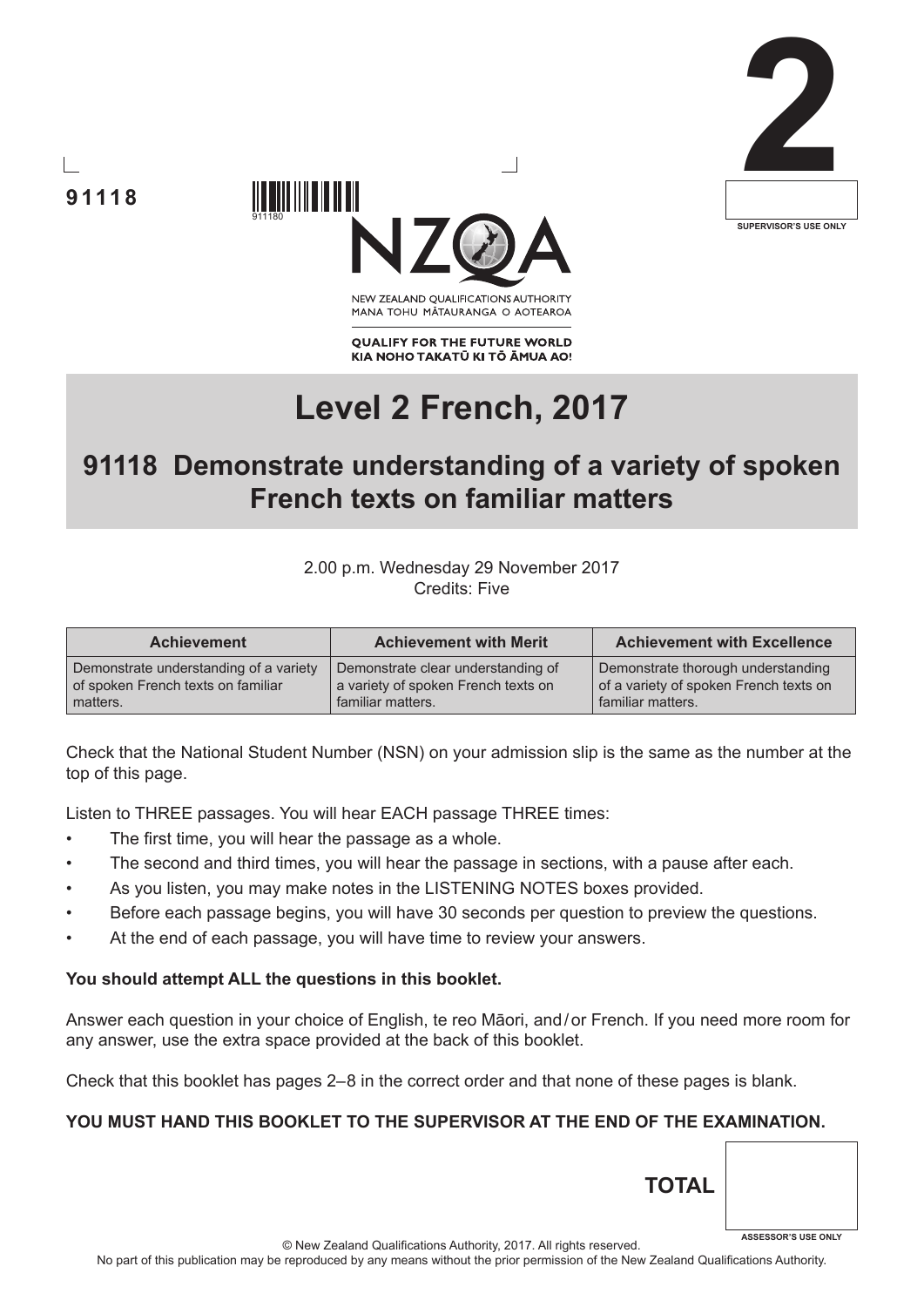## **FIRST PASSAGE:** *Les devoirs***/Homework**

Listen to this report about homework. Question One is based on this passage. Use the information you hear to answer the question in your choice of English, te reo Māori, and/or French. You now have 30 seconds to read the question.

| <b>LISTENING NOTES</b> |  |
|------------------------|--|
| Section 1              |  |
|                        |  |
|                        |  |
|                        |  |
|                        |  |
|                        |  |
|                        |  |
|                        |  |
|                        |  |
|                        |  |
|                        |  |
|                        |  |
| Section 2              |  |
|                        |  |
|                        |  |
|                        |  |
|                        |  |
|                        |  |
|                        |  |
|                        |  |
|                        |  |
|                        |  |
|                        |  |
| Section 3              |  |
|                        |  |
|                        |  |
|                        |  |
|                        |  |
|                        |  |
|                        |  |
|                        |  |
|                        |  |
|                        |  |
|                        |  |
|                        |  |

Image source: http://www.gettyimages.co.nz/detail/photo/teenage-boy-sitting-on-sofa-at-home-doing-homework-royalty-freeimage/175403411 French 91118, 2017

**ASSESSOR'S USE ONLY**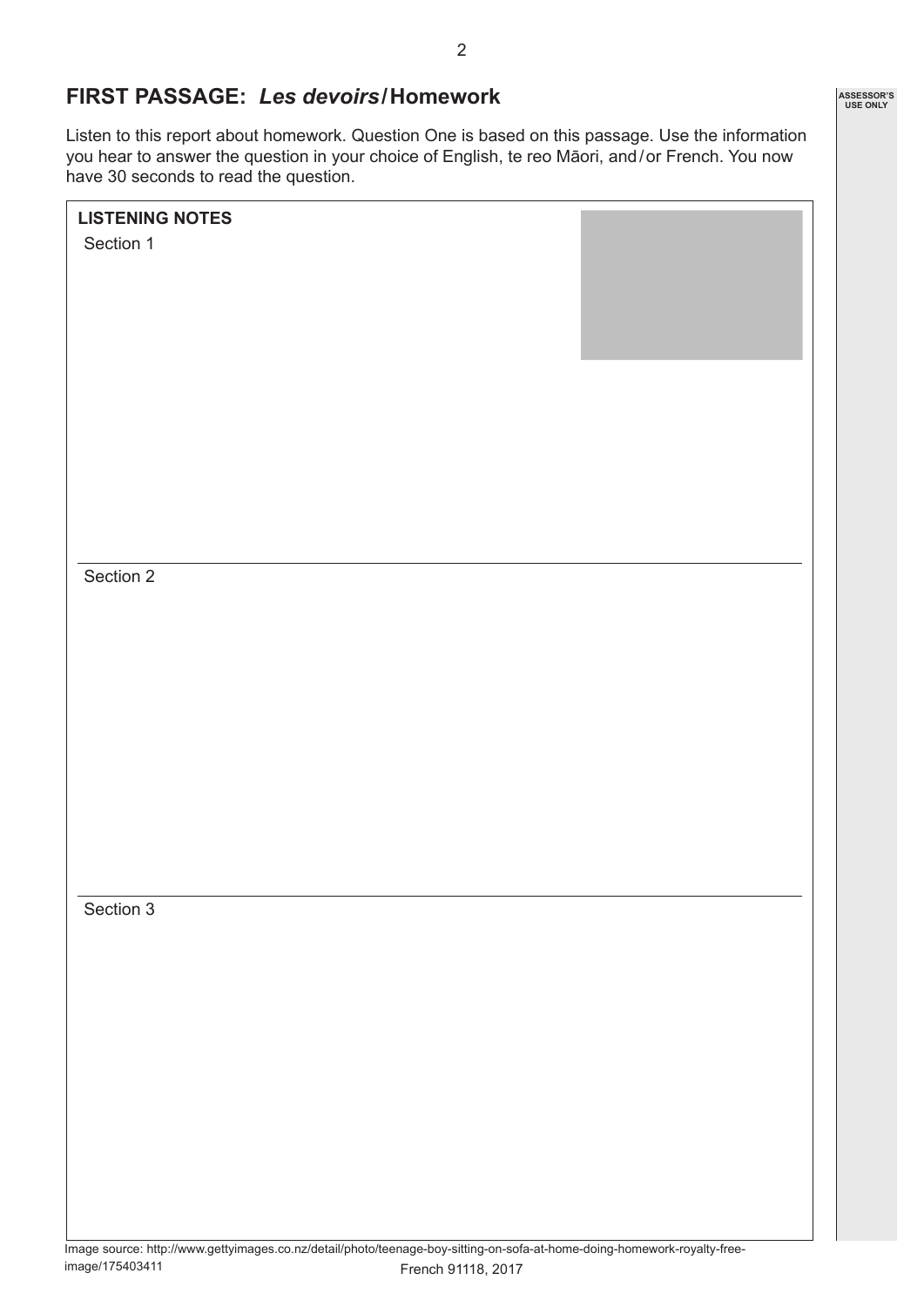3

**ASSESSOR'S USE ONLY**

## **QUESTION ONE**

Remember to support your answers with evidence from the text.

(a) How do you know that Marc is spending too much time doing homework?

(b) Why does Marc think that teachers talking to each other more would help?

(c) What sort of homework is effective, according to the experts?

(d) What are Marc's TWO hopes regarding his teachers?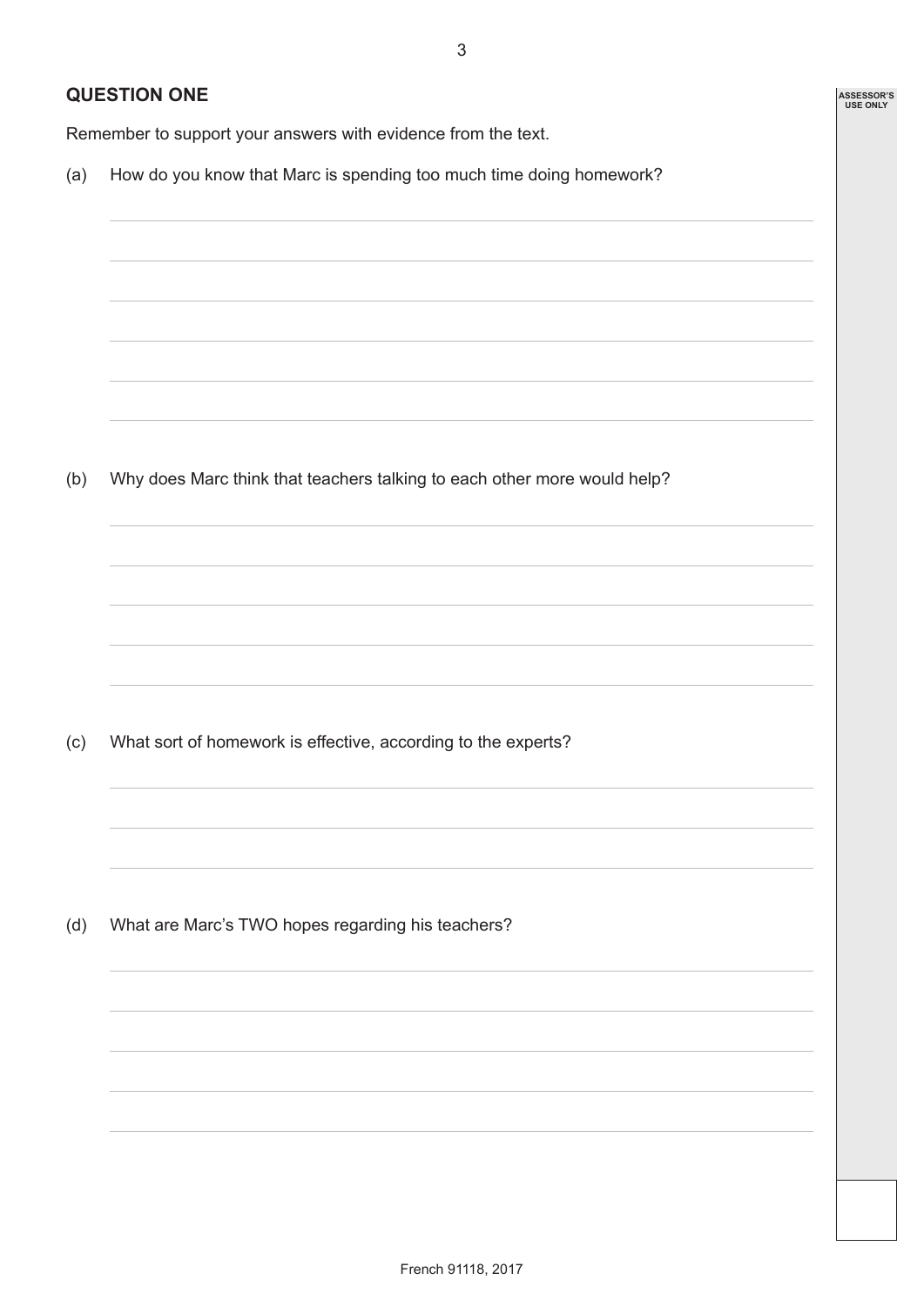## **SECOND PASSAGE:** *Une année au pair***/A year as an au pair**

Listen to this interview with Elodie, a French girl who spent a year as an au pair in New Zealand. Being an au pair means living with a family and caring for their children. In return you are paid, and get some time off. Question Two is based on this passage. Use the information you hear to answer the question in your choice of English, te reo Māori, and/or French. You now have 30 seconds to read the question.

| <b>LISTENING NOTES</b> |  |
|------------------------|--|
| Section 1              |  |
|                        |  |
|                        |  |
|                        |  |
|                        |  |
|                        |  |
|                        |  |
|                        |  |
|                        |  |
| Section 2              |  |
|                        |  |
|                        |  |
|                        |  |
|                        |  |
|                        |  |
|                        |  |
|                        |  |
|                        |  |
| Section 3              |  |
|                        |  |
|                        |  |
|                        |  |
|                        |  |
|                        |  |
|                        |  |
|                        |  |
|                        |  |
| Section 4              |  |
|                        |  |
|                        |  |
|                        |  |
|                        |  |
|                        |  |
|                        |  |
|                        |  |
|                        |  |
|                        |  |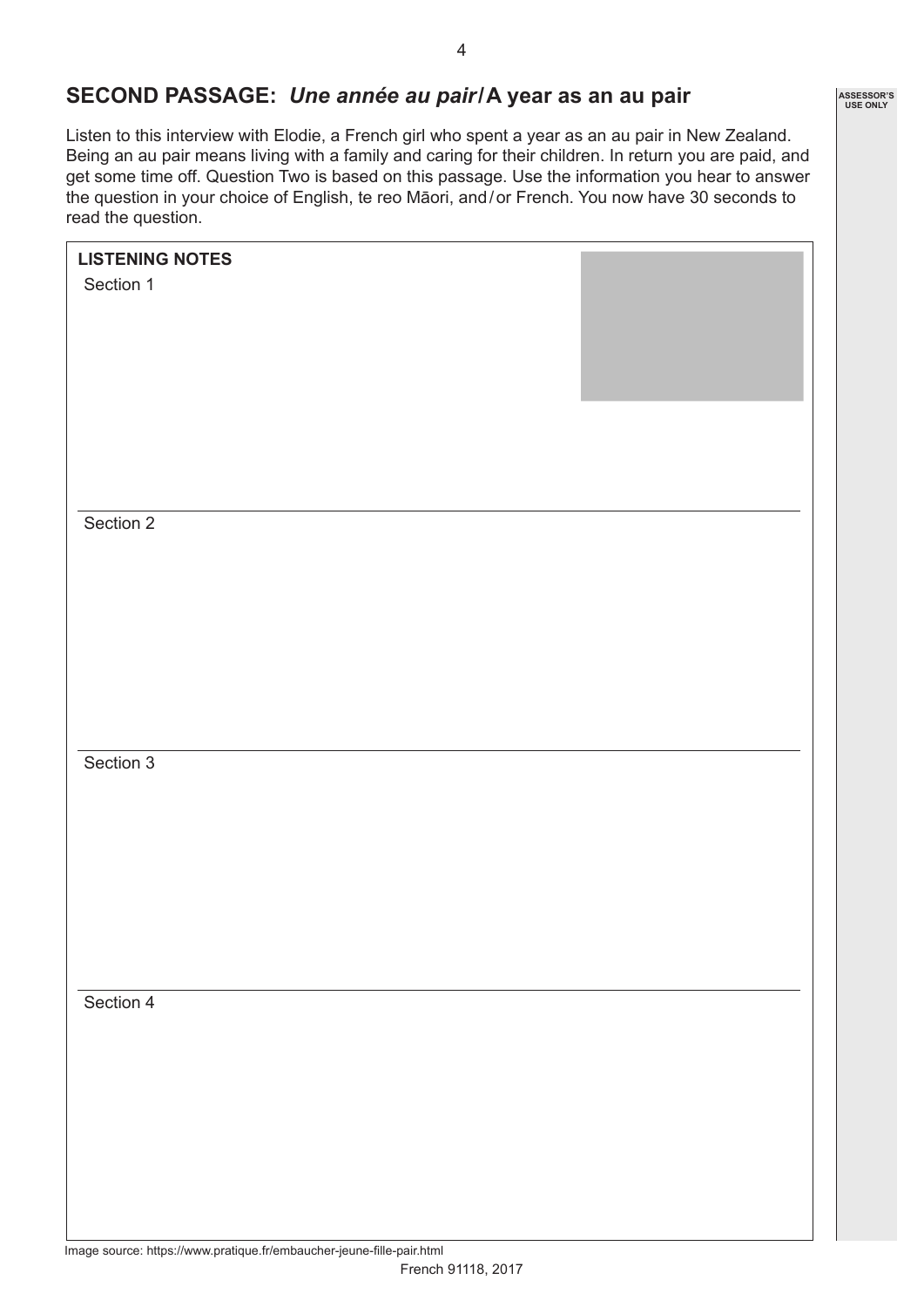5

**ASSESSOR'S USE ONLY**

## **QUESTION TWO**

Remember to support your answers with evidence from the text.

(a) How do you know that Elodie's English improved during her year as an au pair?

(b) What qualities do parents look for in an au pair?

(c) Describe what Elodie found most difficult during her year as an au pair.

(d) How do you know that Elodie's year away has helped her in her current life?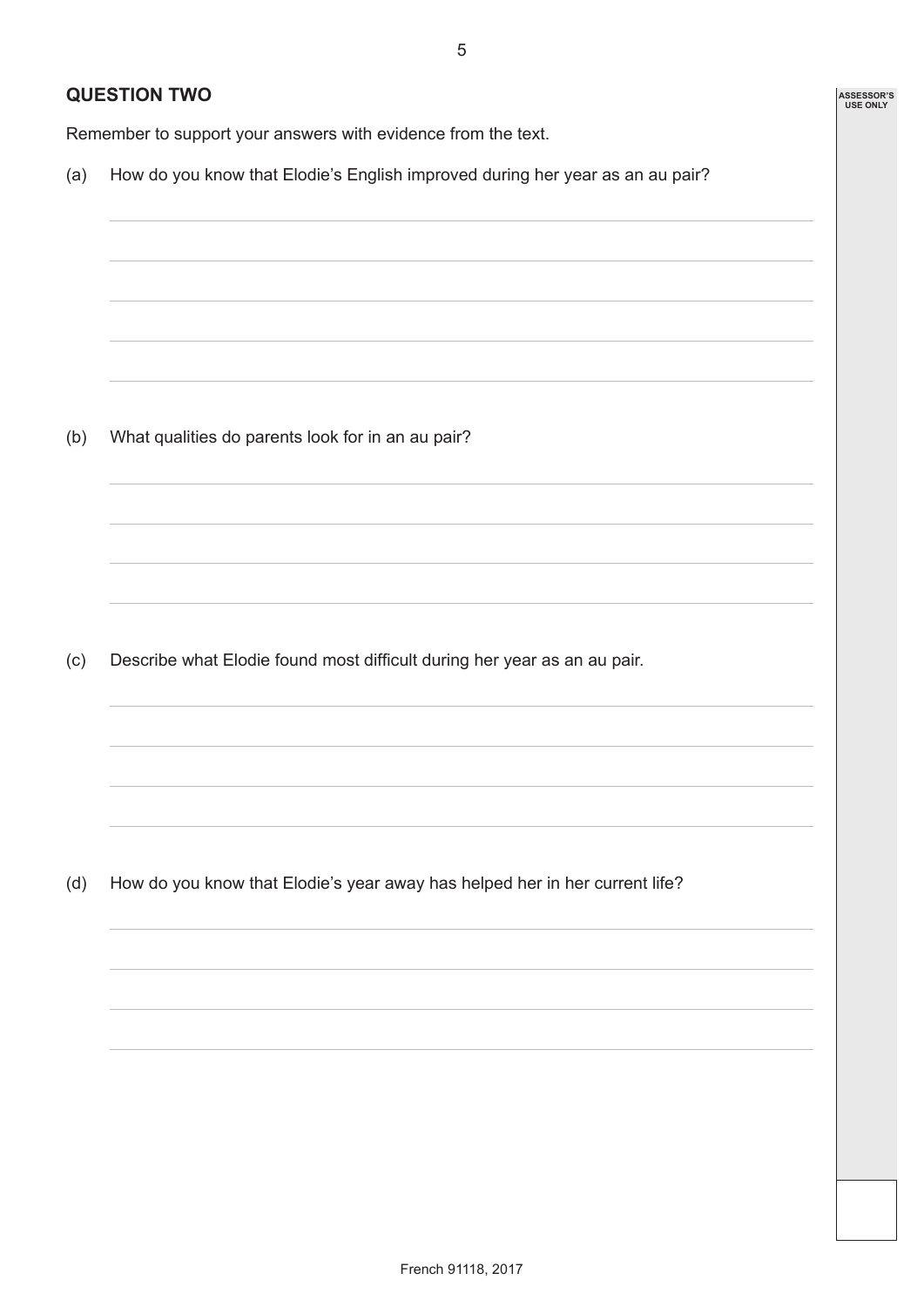Listen to this podcast about the baguette, a French style of bread. Question Three is based on this passage. Use the information you hear to answer the question in your choice of English, te reo

#### les soldats soldiers

**THIRD PASSAGE:** *La baguette***/The baguette**

Māori, and/or French. You now have 30 seconds to read the question.

Napoléon an emperor of France in the 19th century

les tunnels the tunnels pèse to weigh

#### **LISTENING NOTES**

**Glossed vocabulary**

Section 1

Section 2

Section 3

Section 4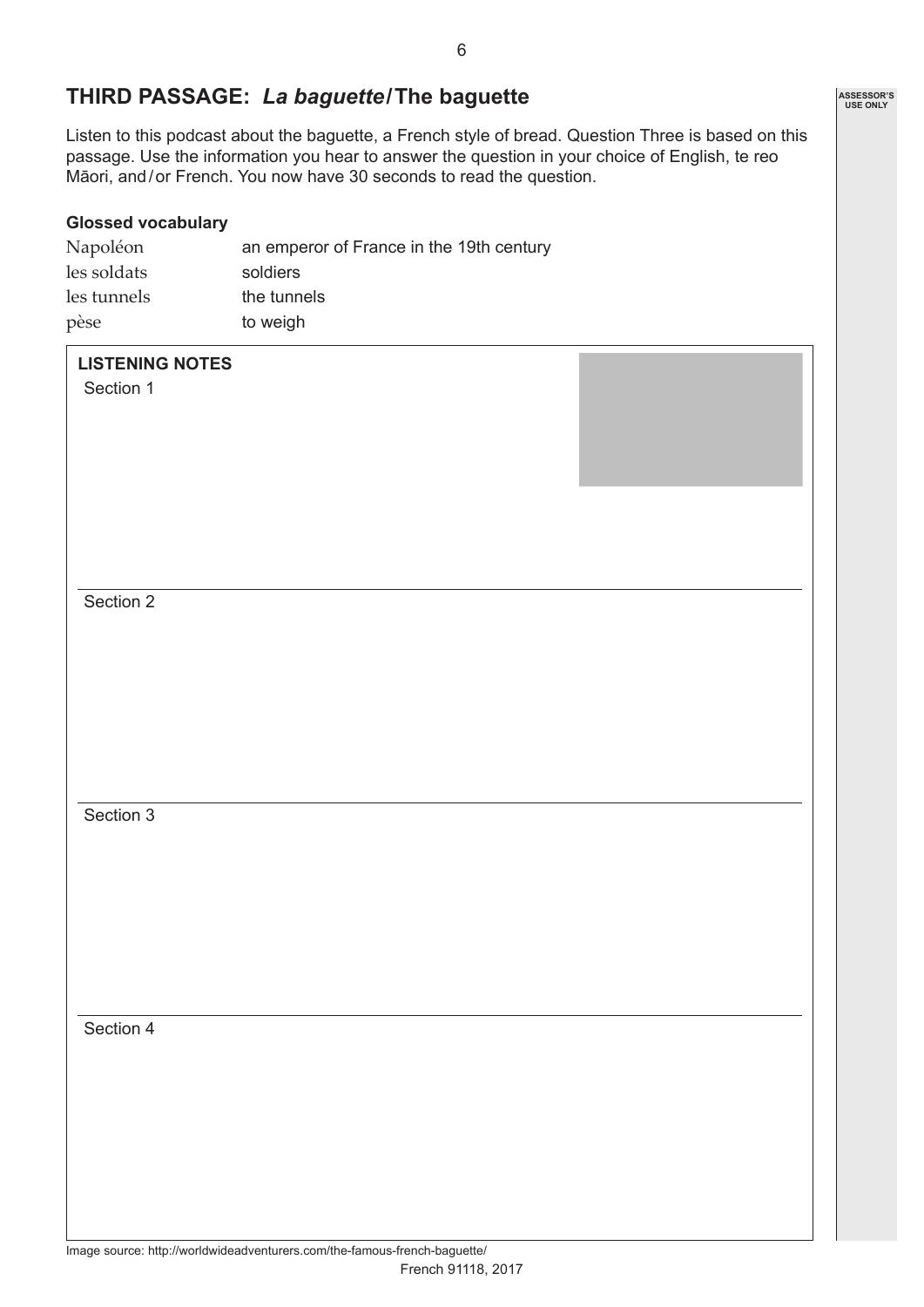7

**ASSESSOR'S USE ONLY**

## **QUESTION THREE**

Remember to support your answers with evidence from the text.

(a) What are the TWO possible theories explaining the baguette's shape?

(b) Describe the competition mentioned in the text.

(c) Complete the table below with the numbers from the text.

| Approximate weight of a baguette                      |  |
|-------------------------------------------------------|--|
| Approximate length of a baguette                      |  |
| Percentage of French children who eat baguette daily  |  |
| Percentage of French teenagers who eat baguette daily |  |
| Percentage of French adults who eat baguette daily    |  |

(d) There are two types of baguette in France – ordinary and traditional. Why might choosing which type to buy be challenging for some people?